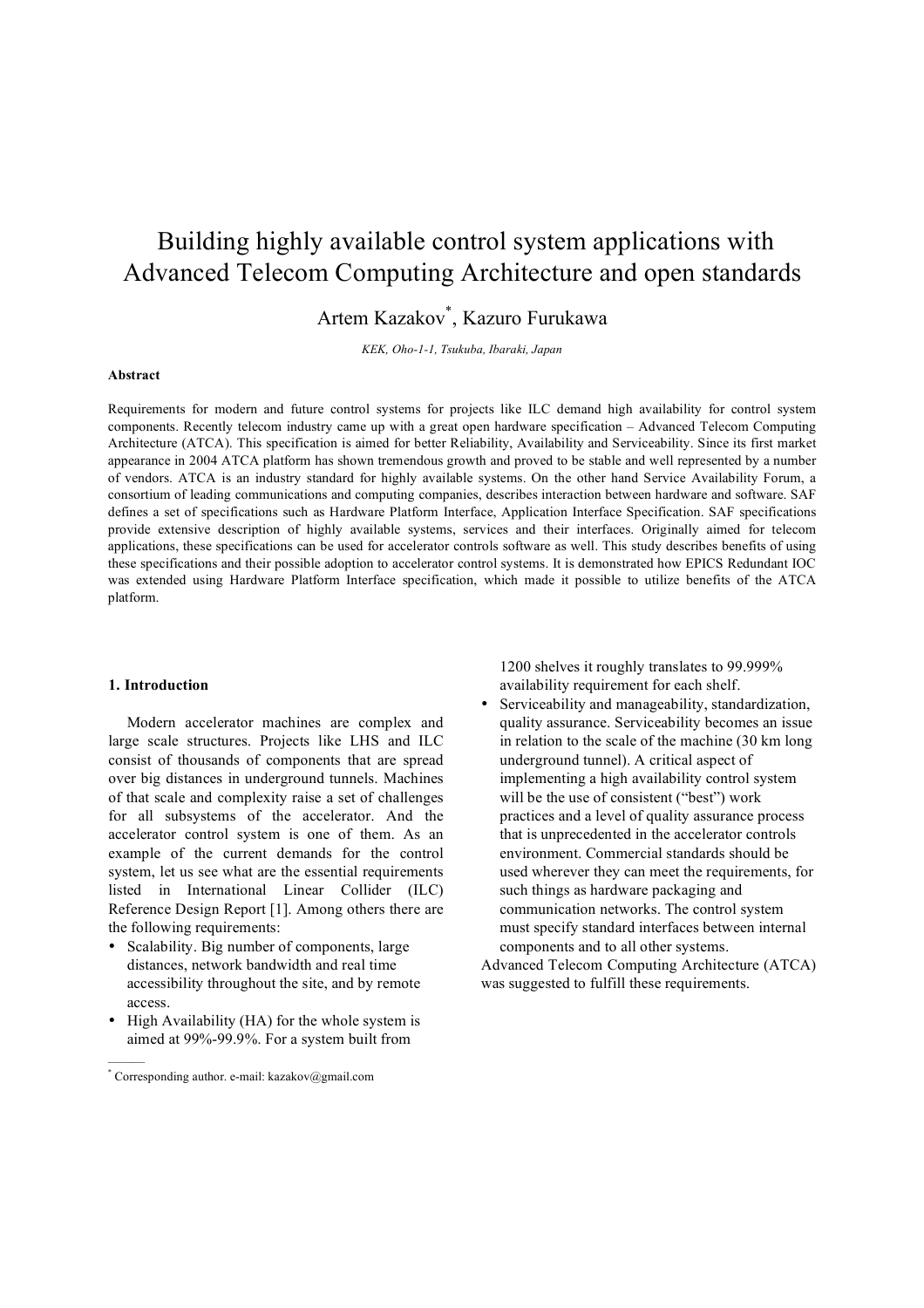## *1.1. ATCA*

ATCA standard is defined by PCI Industrial Computer Manufactures Group. Availability of an ATCA crate is designed to be 99.999% [2]. Many components of the ATCA shelf are redundant power supplies, coolers, serial back-pane, etc. ATCA provides extensive manageability and serviceability capabilities, hot swap and high degree of hardware modularity. These and other features of the ATCA standard made it the platform of choice for the ILC control system.

ATCA is a good hardware platform, but it needs software that is capable to utilize all the features of the platform. If we are going to implement HA system, the software has to be designed with that idea in the first place. To face that problem and define the frameworks for HA applications, telecom companies formed the Service Availability Forum.

## *1.2. Service availability forum (SAF)*

The Service Availability Forum™ [3] is a consortium of industry-leading communications and computing companies working together to develop and publish high availability and management software interface specifications.. Two main specifications by SA Forum are - Hardware Platform Interface (HPI) and Application Interface Specification (AIS). SAF specifications are primarily aimed at telecom industry, but they can be used for accelerator physics HA applications as well. SAF specifications represent current best practices in telecom industry and guidelines for building HA systems. Even if the accelerator society decides not to use them, it is beneficial to get acquainted with these specifications.

#### *1.3. Hardware Platform Interface (HPI)*

The HPI specification separates the hardware from management middleware and makes each independent of the other. The HPI concerns primarily, the management of individual hardware components. The main purpose of the HPI is hardware control and monitoring. The HPI provides hot swap, the ability to replace hardware components within an operational system. Many of the mechanisms for providing service availability (such as managing standby components, failover and fault recovery) are provided by the AIS, rather than by the HPI. However, the HPI is self-contained and can operate independently of the AIS. The HPI is primarily used with ATCA, but HPI is a platform independent specification, therefore it does not require the usage of ATCA. There are HPI implementations that can run on common servergrade IBM PC compatible computers [5].

#### *1.4. Application Interface Specification (AIS)*

The SAF AIS standardizes the interface between SAF compliant High Availability (HA) middleware and service applications. The core element of the AIS is Application Management Framework (AMF). AMF provides service availability by coordinating redundant resources within a cluster to deliver a system with no single point of failure. Another important part is Software Management Framework (SMF) embodies standard mechanisms to deploy, configure and monitor the software used within the cluster. Besides AMF and SMF, the AIS defines a set of auxiliary services, that altogether provide standard API and infrastructure for building HA applications.

## **2. Building HA control system application based on EPICS, HPI and ATCA**

ATCA is a rich hardware platform, perfect for building HA applications. It is possible to run EPICS IOC on ATCA CPU board. Despite the fact that ATCA provides great extent of redundancy internally, running "plain" EPICS IOC on ATCA does not make this system redundant or HA. Even if there are two identical CPU boards present and both of them are running the same EPICS IOC. As a first step to HA, EPICS Redundant IOC has to be utilized.

#### *2.1. EPICS Redundant IOC*

An EPICS redundant IOC (RIOC) was developed at DESY [4] as an extension to EPICS IOC to provide redundancy for critical applications such as: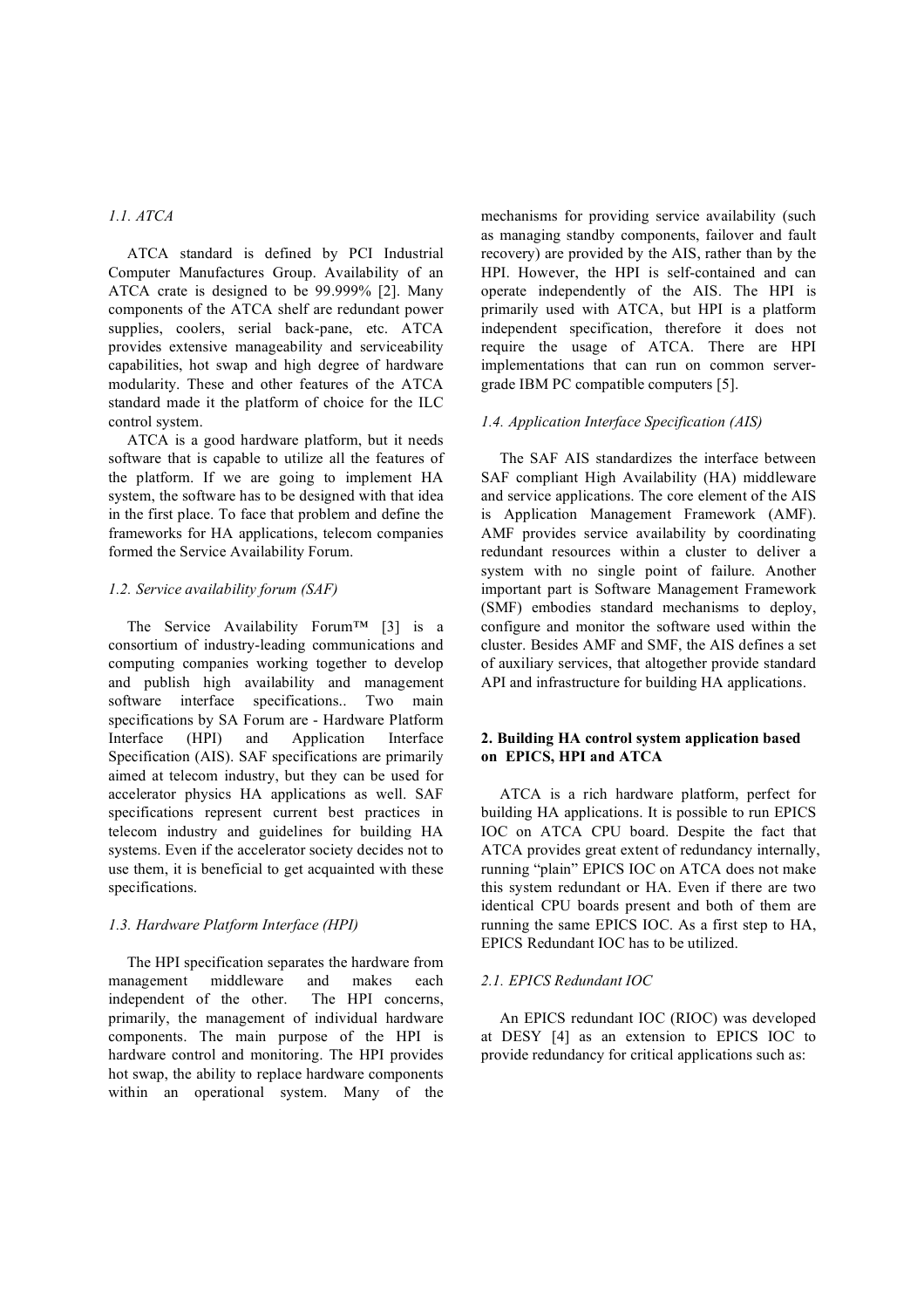- 1. Redundancy for cryogenic plants. An automatic fail-over mechanism should guarantee system stability.
- 2. Redundancy for controllers in the tunnel with the high radiation exposure.

The hardware architecture of an EPICS RIOC consists of two redundant IOCs controlling a remote I/O via shared media such as the Ethernet. The redundant pair shares two network connections for monitoring the state of health of their counterpart, where the private network connection is used to synchronize the backup to the primary and the global network is used to communicate data from the primary to any other network clients requiring the data.

On the software side an EPICS RIOC consists from four major parts Redundancy Monitoring Task (RMT), Continuous Control Executive (CCE), State Notation Language Executive (SNLE) and IOC-part (which is same as non-redundant IOC). RMT – is a key component of that system. RMT is responsible for monitoring all other parts of the EPICS RIOC, checking connectivity and making decisions regarding fail-over. Other parts of the RIOC are controlled by RMT and are called "RMT drivers" accordingly. Any other software, that needs to be redundant, has to implement RMT-driver API interface. Both standalone and IOC-related software, such as device drivers, can be made redundant using RMT API. Each RMT driver implements its own logic for checking whether it is "OK" or "not OK" depending on the particular driver, implementation and hardware the driver interfaces to. Exactly this approach was taken to make ATCA-aware extension for RIOC - it was implemented as an RMT driver.

CCE and SNLE are RMT-drivers that synchronize IOC-database and SLE programs between peers. Those parts are not relevant to the topic of this paper.

#### *2.2. EPICS RIOC on ATCA*

In case of using ATCA as hardware platform, the two IOCs are running on two CPU boards located in the same ATCA shelf. Even though it is beneficial to use ATCA to run EPICS RIOC in a sense of using reliable hardware, it does not differ much from using two separate PCs. ATCA provides extensive monitoring and management capabilities, which are not utilized by "plain" EPICS RIOC. HPI driver for EPICS RIOC was developed in order to make EPICS RIOC aware of ATCA hardware.

We chose HPI library to develop an extension for EPICS RIOC (in a form of RMT driver). That extension allowed including the status of the ATCA hardware into the fail-over decision process. Due to high level of abstraction and hardware independence of HPI it is possible to monitor any available set of sensor on the system without modification to the source code. The configuration is done by means of editing plain text file.

## *2.3. Benefits of using EPICS RIOC with ATCA support*

The ability to monitor the hardware of the system allowed us to improve the reliability of EPICS RIOC. For example, if a CPU temperature starts to rise, there is some limited time before it will crash. And if properly monitored, we can initiate the fail-over process before the actual hardware failure happens. For the EPICS RIOC applications it gives us two major benefits:

- Fail-over happens while the system is still working, so actual transition happens in a stable and controlled environment.
- Reconnect time for Channel Access clients is drastically reduced, because connections can be gracefully closed. Normally in case of "hard" failure of a master RIOC it takes up to 30 seconds for CAC to reconnect to the slave RIOC (30 seconds is a default EPICS connection time-out, actual time-out may be changed by user). Even though the slave EPICS RIOC notices the problem instantly and within 2 seconds takes over.

The usage of HPI allowed us to avoid any hardware specific programming in the first place, but also made our solution portable to platforms other than ATCA. For example an open source implementation of HPI - OpenHPI - it can run on top of Linux 2.6 /dev/sysfs. And if the hardware allows provide access to the sensors. Therefore, without any source-code modification our "hardware-aware" EPICS RIOC can be used on common server-grade computers.